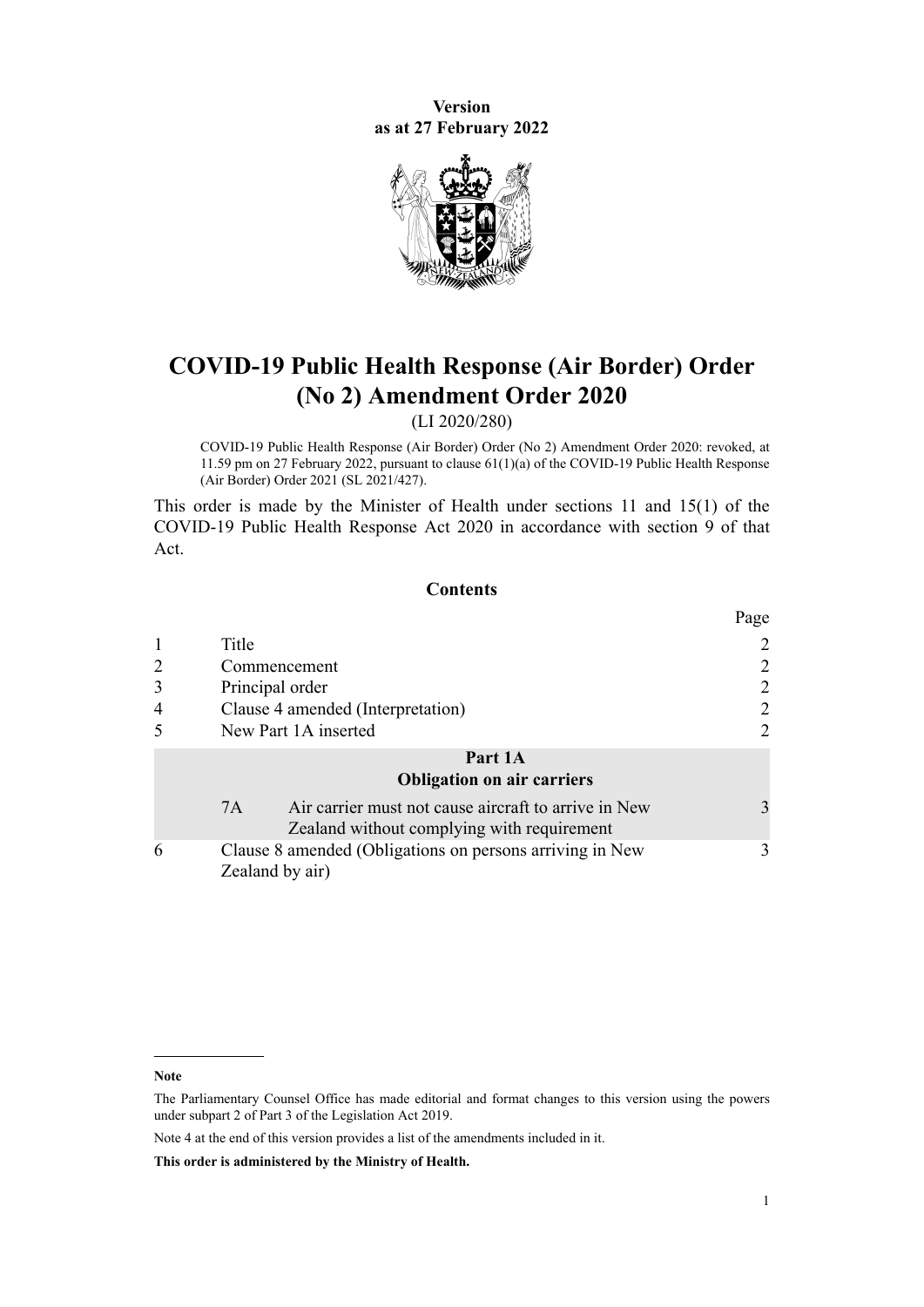# **Order**

## <span id="page-1-0"></span>**1 Title**

This order is the COVID-19 Public Health Response (Air Border) Order (No 2) Amendment Order 2020.

## **2 Commencement**

This order comes into force on 3 November 2020.

## **3 Principal order**

This order amends the [COVID-19 Public Health Response \(Air Border\) Order](http://legislation.govt.nz/pdflink.aspx?id=LMS403345) [\(No 2\) 2020](http://legislation.govt.nz/pdflink.aspx?id=LMS403345) (the **principal order**).

## **4 Clause 4 amended (Interpretation)**

In [clause 4\(1\)](http://legislation.govt.nz/pdflink.aspx?id=LMS403369), insert in their appropriate alphabetical order:

**air carrier**, in relation to an aircraft (but not a foreign military aircraft),—

- (a) means the owner or charterer of the aircraft; and
- (b) if the owner or charterer is not in New Zealand, includes the agent in New Zealand of the owner or charterer; and
- (c) if there is no agent in New Zealand, includes the person in charge of the aircraft

**confirmed allocation** means a confirmed allocation in the managed isolation allocation system to enter a managed isolation or quarantine facility in New Zealand

## **evidence of a confirmed allocation** means—

- (a) written evidence of a confirmed allocation (for example, a voucher); or
- (b) evidence of a confirmed allocation by any other means, as long as the evidence is supplied by the New Zealand Government

**exempt person** means a person who is exempted by or under this order or the Isolation and Quarantine Order from a requirement to enter a managed isolation or quarantine facility

**managed isolation allocation system** means a Web-based managed isolation allocation system operated by or on behalf of the New Zealand Government

#### **5 New Part 1A inserted**

After [clause 7,](http://legislation.govt.nz/pdflink.aspx?id=LMS403372) insert: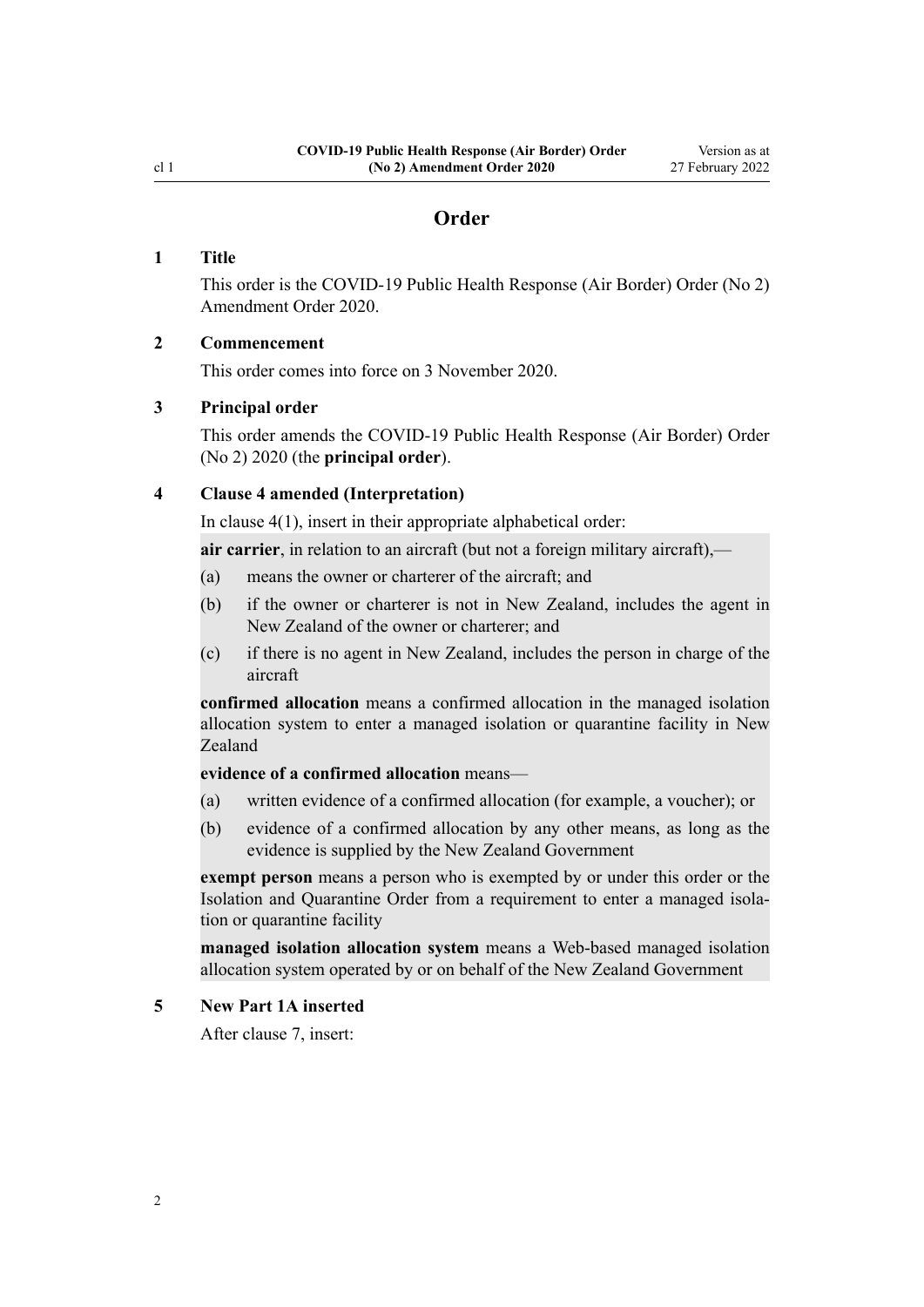# **Part 1A**

# **Obligation on air carriers**

## <span id="page-2-0"></span>**7A Air carrier must not cause aircraft to arrive in New Zealand without complying with requirement**

An air carrier must not cause an aircraft to arrive in New Zealand unless it has taken reasonable steps to ensure that each person on board the aircraft (other than an exempt person) has evidence of a confirmed allocation.

# **6 Clause 8 amended (Obligations on persons arriving in New Zealand by air)**

- (1) After [clause 8\(2\)](http://legislation.govt.nz/pdflink.aspx?id=LMS403374), insert:
- (2A) The person must (unless they are an exempt person)—
	- (a) have a confirmed allocation; and
	- (b) produce evidence of a confirmed allocation when requested by—
		- (i) a health protection officer or a medical officer of health; or
		- (ii) a staff member or representative of the relevant air carrier; or
		- (iii) an immigration officer (as that term is defined in section 4 of the Immigration Act 2009).
- (2) After [clause 8\(4\)](http://legislation.govt.nz/pdflink.aspx?id=LMS403374), insert:
- (4A) A failure to comply with subclause (2A) is an infringement offence (*see* section 26(3) and (4) of the Act).

Dated at Wellington this 30th day of October 2020.

Hon Chris Hipkins, Minister of Health.

# **Explanatory note**

*This note is not part of the order, but is intended to indicate its general effect.*

This order, which comes into force on 3 November 2020, amends the [COVID-19](http://legislation.govt.nz/pdflink.aspx?id=LMS403345) [Public Health Response \(Air Border\) Order \(No 2\) 2020](http://legislation.govt.nz/pdflink.aspx?id=LMS403345). The main effect of amend‐ ments made by this order is to—

• require a person arriving in New Zealand by aircraft to have a confirmed allo‐ cation in the managed isolation allocation system; and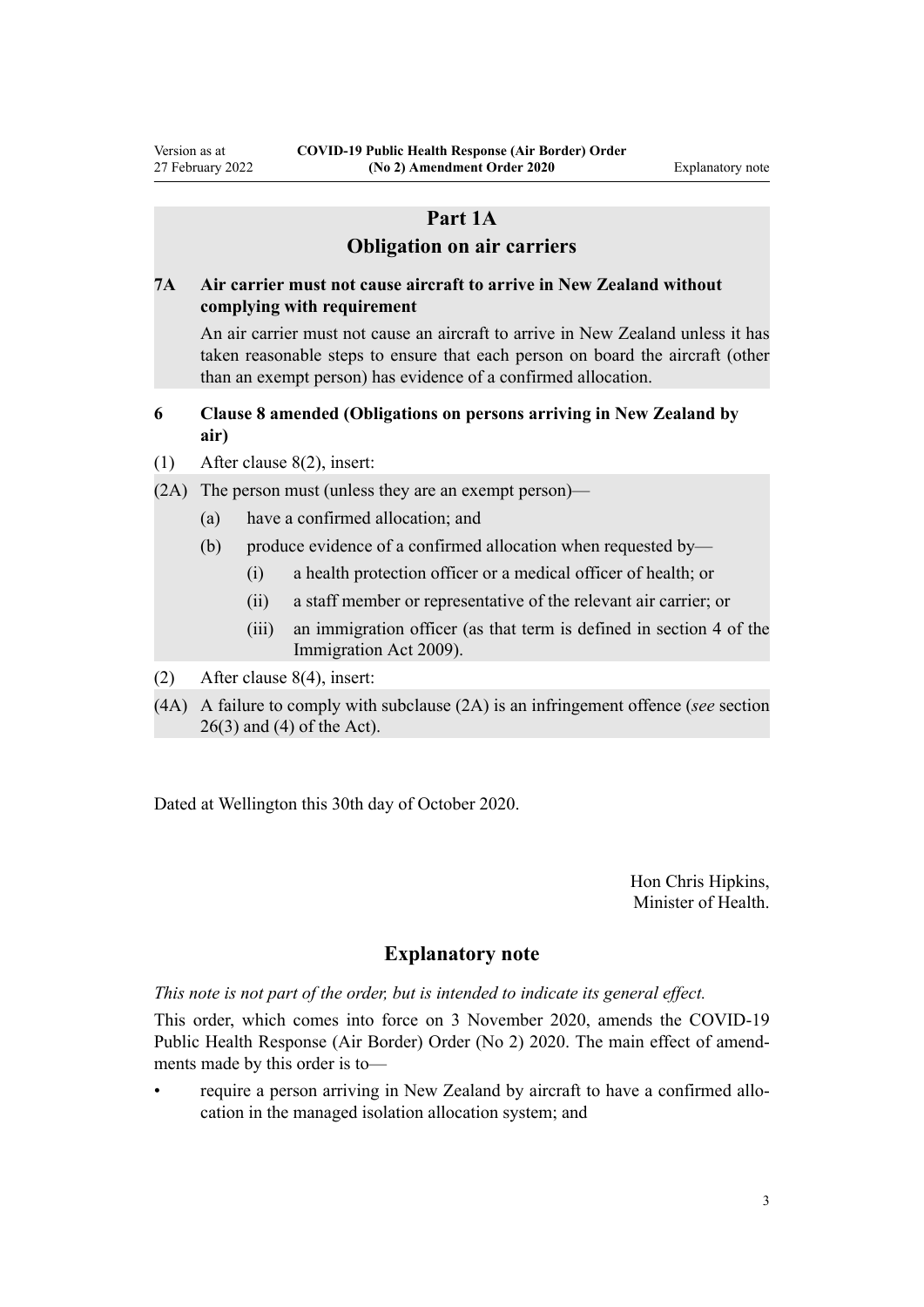• require the air carrier to take reasonable steps to ensure that all people on board have evidence of their confirmed allocation before the aircraft arrives in New Zealand.

Issued under the authority of the [Legislation Act 2019](http://legislation.govt.nz/pdflink.aspx?id=DLM7298104). Date of notification in *Gazette*: 30 October 2020.